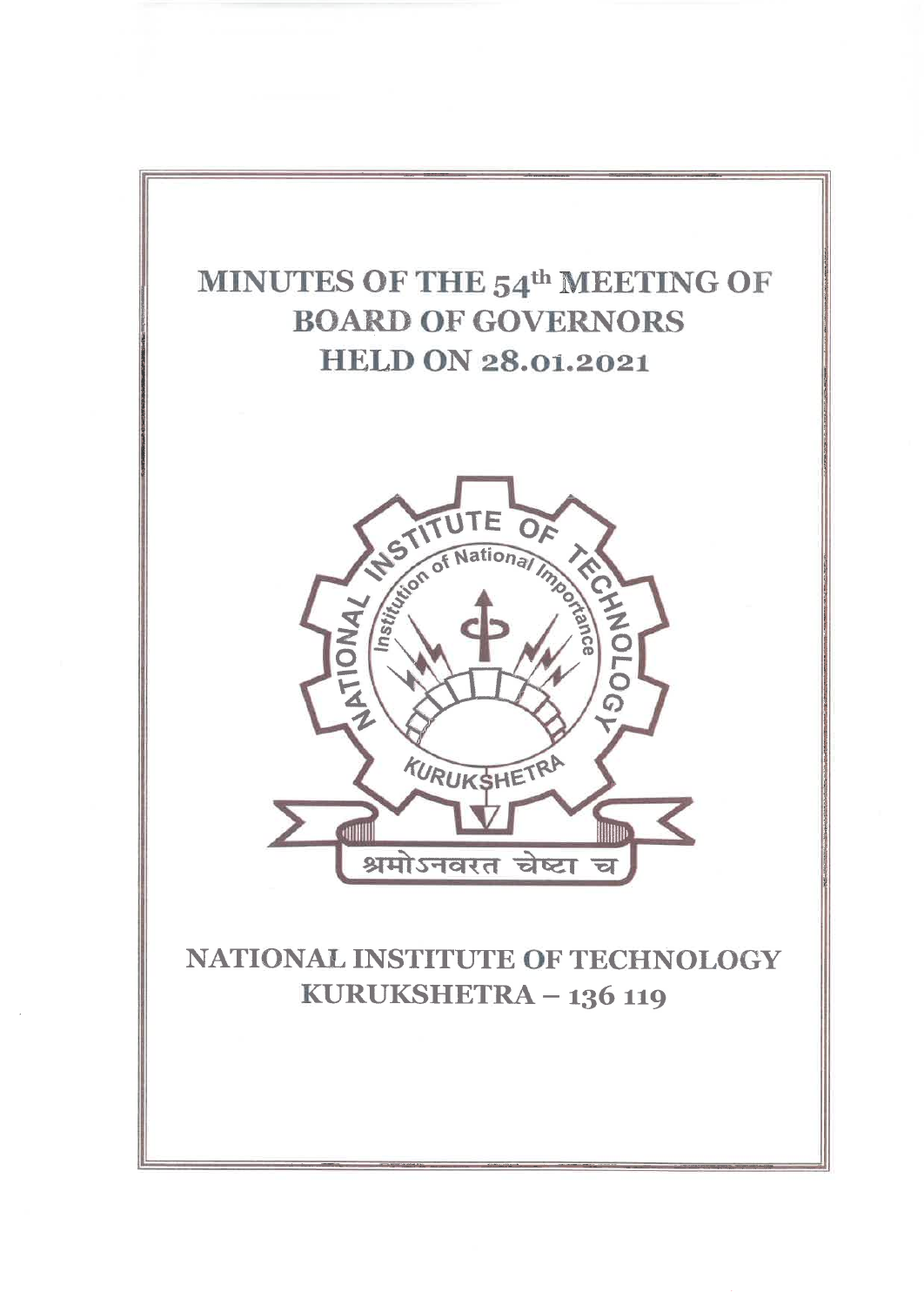# MINUTES OF THE 54<sup>th</sup> MEETING OF THE BOARD OF GOVERNORS OF NATIONAL INSTITUTE OF TECHNOLOGY KURUKSHETRA

The 54th meeting of the Board of Governors of National Institute of Technology, Kurukshetra was held on Thursday, the 28th January, 2021 at 12. 15 p.m. through ONLINE.

#### Present:-

| 1.         | Dr. Satish Kumar<br>Director<br>NIT, Kurukshetra                                                                                                                                                                                                          | Chairperson (Acting) |           |
|------------|-----------------------------------------------------------------------------------------------------------------------------------------------------------------------------------------------------------------------------------------------------------|----------------------|-----------|
| 2.         | Shri Madan Mohan<br><b>Additional Director General</b><br>Department of Higher Education<br>Ministry of Education (Shiksha Mantralaya)<br>Government of India, Shastri Bhawan<br>New Delhi - 110115                                                       |                      | Member    |
| 3.         | Shri D. K. Singh<br>Deputy Secretary (Finance)<br>Representative of<br>Joint Secretary and Financial Advisor<br>Department of Higher Education<br>Ministry of Education (Shiksha Mantralaya)<br>Government of India, Shastri Bhawan<br>New Delhi - 110115 |                      | Member    |
| $\ddot{4}$ | Dr. Jyotindra Singh Sahambi<br>Professor & Dean Planning,<br>Department of Electrical Engineering<br>Indian Institute of Technology Ropar<br>Representative of<br>Director,<br>IIT Ropar, Ropar, Punjab – 140001                                          |                      | Member    |
| 5.         | Dr. Brahmjit Singh<br>Professor<br>Electronics & Communication<br><b>Engineering Department</b><br>NIT, Kurukshetra                                                                                                                                       | .                    | Member    |
| 6.         | Mrs. Rupanshi Batra<br><b>Associate Professor</b><br><b>Electrical Engineering Department</b><br>NIT, Kurukshetra                                                                                                                                         | .                    | Member    |
| 7.         | Sh. G. R. Samantaray<br>Registrar $(I/C)$<br>NIT, Kurukshetra                                                                                                                                                                                             |                      | Secretary |

Minutes of the 54<sup>th</sup> Meeting of Board of Governors held on  $28$ <sup>th</sup> January, 2021. Page 1 of 6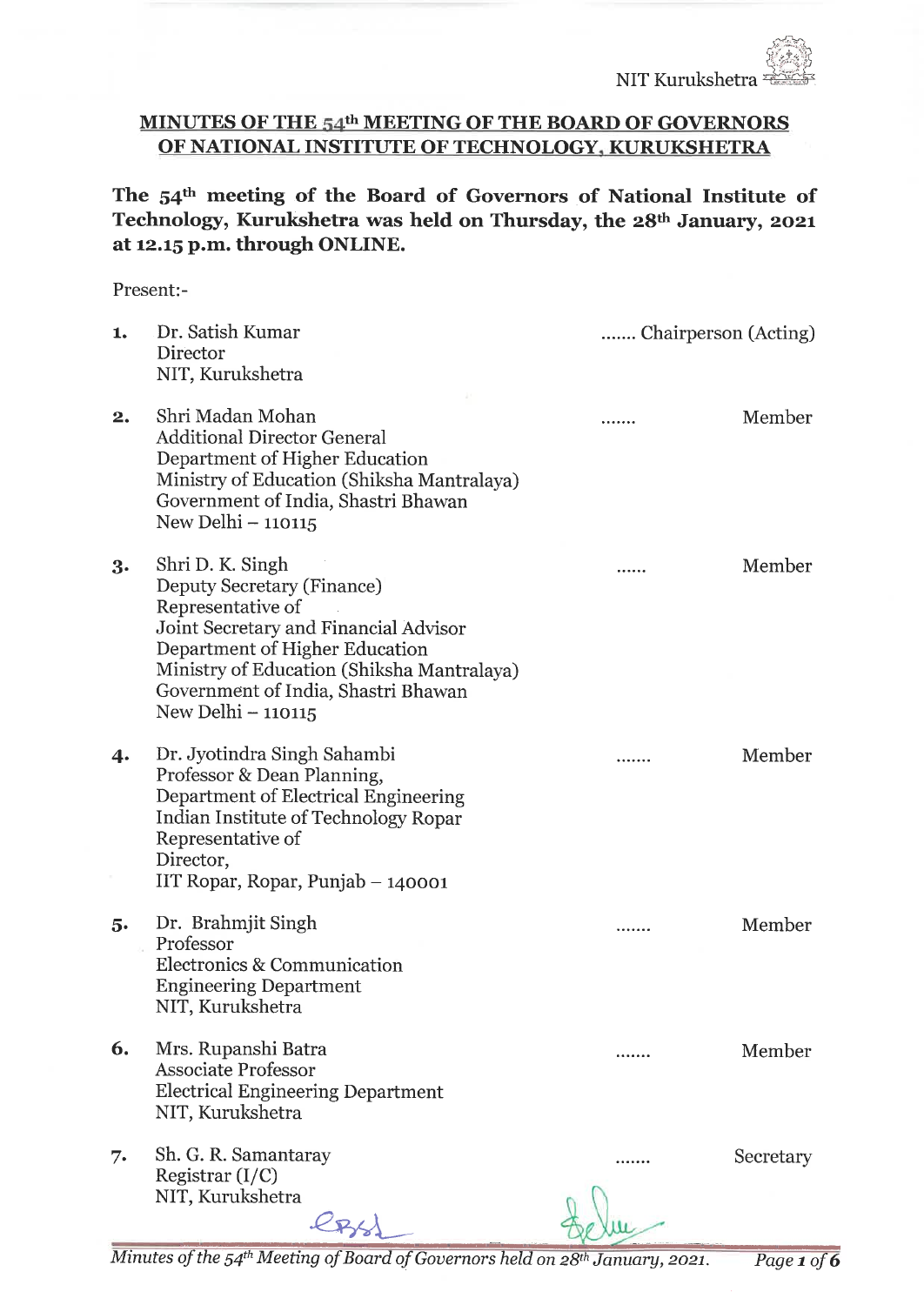At the outset, the Hon'ble Chairperson (Acting) welcomed the esteemed members of the BoG present in the 54th meeting of the Board of Governors. Then the Chairperson (Acting) requested the Secretary to present the agenda items.

hereunder: The discussions / decisions taken in the meeting are recorded as

# BoG 54-1 To note the nomination of faculty member as Senate Nominee on the Board of Governors of the Institute.

The Board noted the nomination of Dr. Brahmjit Singh, Professor, Electronics & Communication Engineering Department as Senate Nominee member on the Board of Governors of the institute. Thereafter, he joined the meeting and Chairperson, Board of Governors welcomed him.

# BoG 54.2 To note the leave of absence of members.

All the members of the Board were present in the meeting.

## BoG  $54.3$  To confirm the minutes of the  $53<sup>rd</sup>$  meeting of the Board of Governors of National Institute of Technology, Kurukshetra held on 21.08.2020.

The Board confirmed the minutes of the 53rd meeting of the Board of Governors of National Institute of Technology, Kurukshetra held on 21. 08. 2020.

## BoG 54.4 To confirm the minutes of the circulated agenda of the Board regarding the amendments in the Statutes of NITs and IIEST, Shibpur as per the Ministry of Education letter dated 27th October, 2020.

The Board confirmed the minutes of the circulated agenda of the Board regarding the amendments in the Statutes of NITs and IIEST, Shibpur as per the Ministry of Education letter dated 2yth October, 2020.

# BoG 54.5 To note the Action Taken Report on the Minutes of 53rd Meeting of Board of Governors of National Institute of Technology, Kurukshetra held on 21. 08.2020.

The Board noted the Action Taken Report on the Minutes of 53rd Meeting of Board of Governors of National Institute of Technology, Kurukshetra held on 21.08.2020.

 $R$ B/d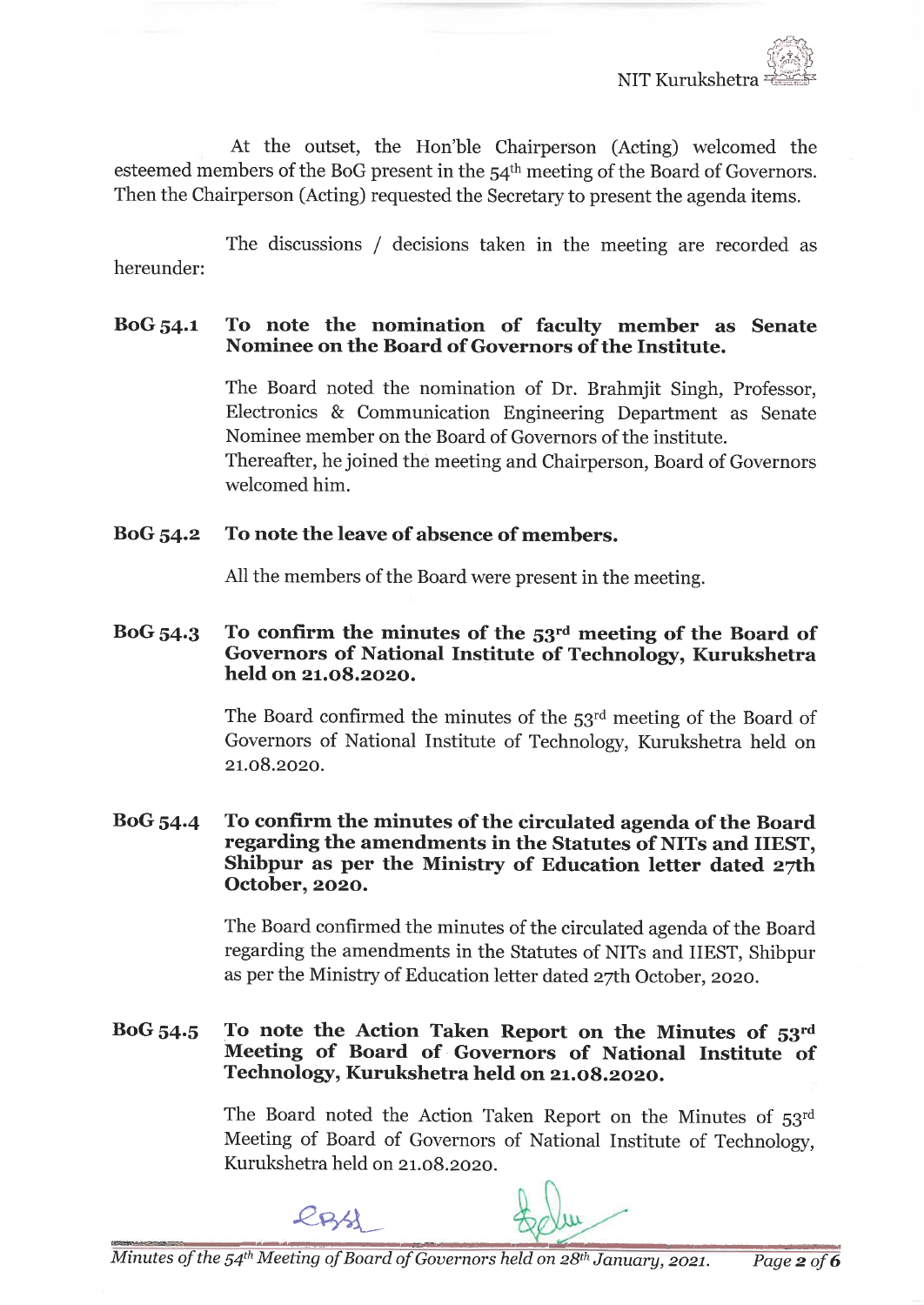

# BoG 54.6 To note the minutes of  $40<sup>th</sup>$  meeting of the Senate, National Institute of Technology, Kurukshetra held on 17. 11. 2020.

The Board noted the minutes of 40th meeting of the Senate, National Institute of Technology, Kurukshetra held on 17. 11. 2020.

## BoG  $54.7$  To consider and approve the minutes of  $41<sup>st</sup>$  meeting of the Senate, National Institute of Technology, Kurukshetra held on 15.01.2021.

The Board noted the minutes of 41st meeting of the Senate, National Institute of Technology, Kurukshetra held on 15. 01. 2021.

# BoG 54. 8 To note the instructions of Ministry of Education letter dated 28. io.2020 regarding Special cash package equivalent in lieu of Leave Travel Concession Fare for Employees of the Institute during the block year 2018-2021.

The Board noted the instructions of Ministry of Education letter dated 28. 10. 2020 regarding Special cash package equivalent in lieu of Leave Travel Concession Fare for Employees of the Institute during the block year 2018-2021.

#### BoG 54.9 To adopt the Ministry of Education, Department of Higher Education, Technical Section-III letter dated 19. 11. 2020 for mandatory utilization of network of Bharat Sanchar Nigam Limited (BSNL) and Mahanagar Telephone Nigam Limited (MTNL).

The Board adopted the Ministry of Education, Department of Higher Education, Technical Section-III letter dated 19. 11. 2020 for mandatory utilization of network of Bharat Sanchar Nigam Limited (BSNL) and Mahanagar Telephone Nigam Limited (MTNL).

### BoG 54. 10 To adopt the instructions of the Vigilance Section, Ministry of Education O.M. dated 06. 01. 2021 regarding submission of immovable property return by the employees of Autonomous and subordinate Institutes/Organizations of the Ministry.

The Board adopted the instructions of the Vigilance Section, Ministry of Education O.M. dated 06.01.2021 regarding submission of immovable property return by the employees.

 $R$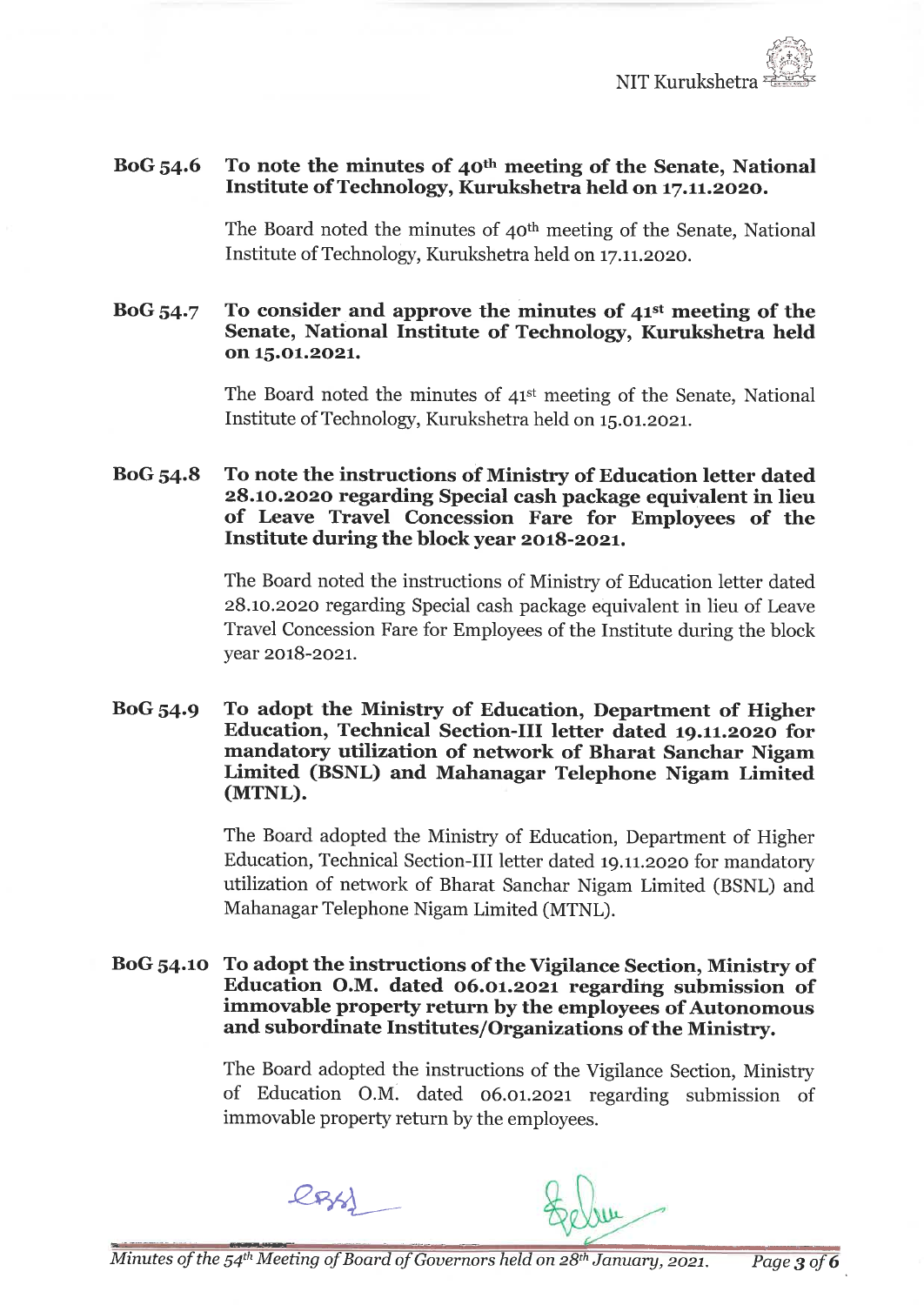

^

## BoG 54. 11 To report the approval accorded by the Hon'ble Chairperson (Acting), Board of Governors.

The Board ratified the approval accorded by the Hon'ble Chairperson (Acting), Board of Governors.

# BoG 54.12 To consider the nomination of the Board of Governors on the Finance Committee of the Institute.

The Board decided that Dr. Brahmjit Singh, Professor, Electronics and Communication Engineering Department, NIT Kurukshetra and Director or his nominee (not below the rank of professor), Indian Institute of Technology, Ropar (Punjab) will be the nominee of the Board on the Finance Committee of the Institute till the nomination of Council of NITSER and State Government members on the Board of Governors of the Institute.

BoG 54.13 To consider and review the performance evaluation (quarterly basis) as per Clause-H of the Memorandum of Understanding (MoU) between National Technology (NIT), Kurukshetra and administrative Ministry of Human Resource Development (MHRD), Departinent of Higher Education, New Delhi.

> The Board considered and reviewed the performance evaluation upto 3<sup>rd</sup> quarter as per Clause-H of the Memorandum of Understanding (MoU) for the year 2020-21 as detailed in Agenda.

# BoG 54.14 To approve the Annual Report and Audited Statement of Accounts & Audit Report of the Institute for the year 2019-20.

The Board was apprised about the status of Separate Audit Report (SAR) for the financial year 2019-20. Thereafter, the Board approved the Annual Report of the Institute for the year 2019-20. Further, the Board decided that on receipt of the Separate Audit Report (SAR) of the Institute be sent to all the members of the Board of Governors through circulation for noting.

# BoG 54.15 To consider requirement of additional Faculty and Nonfaculty posts on the basis of students strength for the current year 2020-21.

The Board considered and approved the proposal of the Institute regarding the requirement of additional Faculty and Non-faculty posts on the basis of students strength for the current year 2020-21 as per norms issued by the Ministry. Further, the Board desired that a proposal for sanction of additional faculty and non-faculty posts be sent to the Ministry expeditiously.

 $224$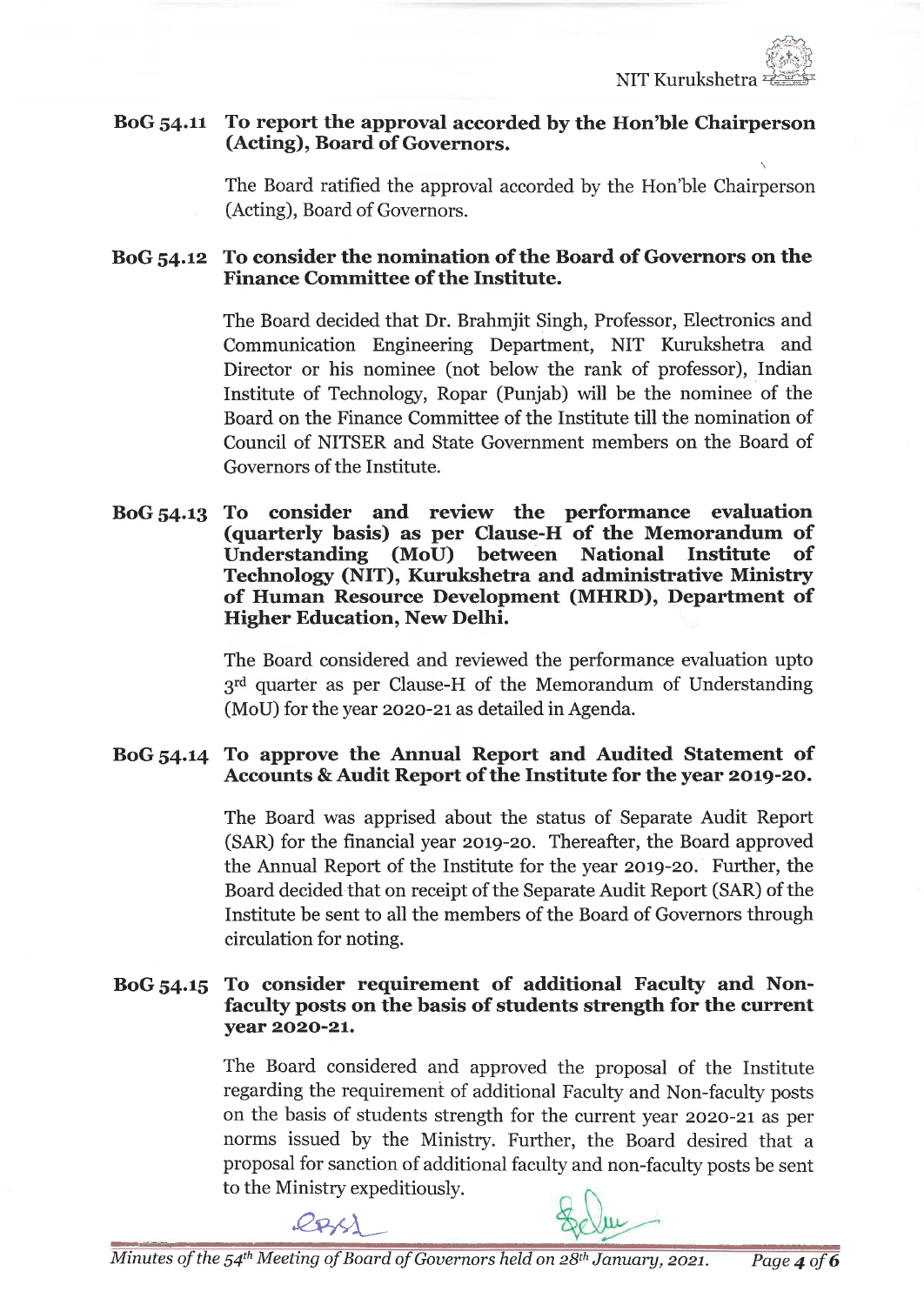## BoG 54.16 To consider the confirmation of Shri Vishal Gill on the post of Senior Technical Officer and Ms. Pratibha on the post of Technical Officer.

The Board considered and approved the confirmation of Shri Vishal Gill on the post of Senior Technical Officer w.e.f. 28.11.2020 and Ms. Pratibha on the post of Technical Officer w.e.f. 31.10.2020 subject to outcome of the respective CWP.

# BoG 54. 17 To consider the confirmation of Shri Pankaj Kumar Bayati to the post of Deputy Registrar.

The Board considered and approved the confirmation of Shri Pankaj Kumar Bayati to the post of Deputy Registrar w.e.f. 28. 01. 2021 i.e. the date of 54th BoG meeting.

# BoG 54. 18 To consider the confirmation of the non-teaching employees of this Institute recruited against Advertisement N0. 41/2018.

The Board considered and approved the confirmation of the nonteaching employees of this Institute recruited against Advertisement No. 41/2018 for serial no. 1 to 5 in the agenda w.e.f. the dates as mentioned against their names subject to the final outcome of the respective CWPs.

## BoG 54-19 To consider and approve the recommendation of the Selection Committee for appointment of Sr. Students Activity & Sports Officer (Ref. Advt. No. 33/20l9).

After detailed deliberations, the Board decided that the recommendations of the Selection Committee for the appointment of Sr. Students Activity & Sports Officer be placed in the next meeting of the Board with more details as per DoPT guidelines.

## BoG 54. 20 To consider and approve the recommendations of the Selection Committee for the appointment of Registrar (Ref. Advt. No. 33/2019).

The Board was apprised about the recruitment procedure followed in the Institute in the recruitment process of Registrar in the light of BoG minutes (53.21). Subsequently, the Board approved the recommendations of the Selection Committee "None found suitable" for the appointment of Registrar.